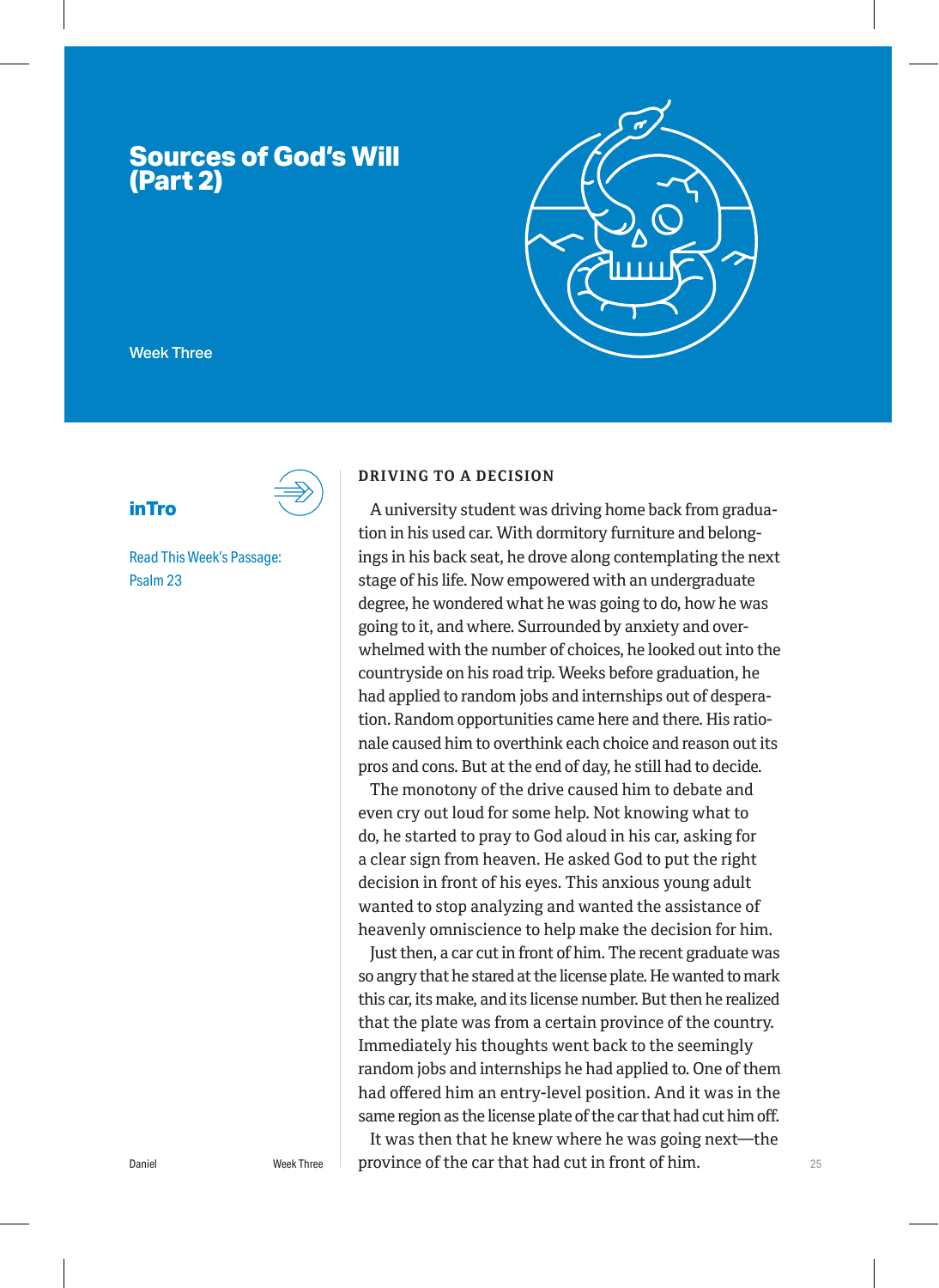### **inScribe**

Write out Psalm 23 from the translation of your choice. You may also rewrite the passage in your own words, outline, or mind map the chapter.

|            |                                                                                                                                                                                                                                |        |        |        |        | $\epsilon$ |        |                          | $\epsilon$ |        | $\epsilon$        |        |        |        |        |        |        |        |        |        |            |
|------------|--------------------------------------------------------------------------------------------------------------------------------------------------------------------------------------------------------------------------------|--------|--------|--------|--------|------------|--------|--------------------------|------------|--------|-------------------|--------|--------|--------|--------|--------|--------|--------|--------|--------|------------|
|            |                                                                                                                                                                                                                                |        |        |        |        |            |        |                          |            |        |                   |        |        |        |        |        |        |        |        |        |            |
|            |                                                                                                                                                                                                                                |        |        |        |        |            |        |                          |            |        |                   |        |        |        |        |        |        |        |        |        |            |
|            |                                                                                                                                                                                                                                |        |        |        |        |            |        |                          |            |        |                   |        |        |        |        |        |        |        |        |        |            |
|            |                                                                                                                                                                                                                                |        |        |        |        |            |        |                          |            |        |                   |        |        |        |        |        |        |        |        |        |            |
|            |                                                                                                                                                                                                                                |        |        |        |        |            |        |                          |            |        |                   |        |        |        |        |        |        |        |        |        |            |
|            |                                                                                                                                                                                                                                |        |        |        |        |            |        |                          |            |        |                   |        |        |        |        |        |        |        |        |        |            |
|            |                                                                                                                                                                                                                                |        |        |        |        |            |        |                          |            |        |                   |        |        |        |        |        |        |        |        |        |            |
|            |                                                                                                                                                                                                                                |        |        |        |        |            |        |                          |            |        |                   |        |        |        |        |        |        |        |        |        |            |
|            |                                                                                                                                                                                                                                |        |        |        |        |            |        |                          |            |        |                   |        |        |        |        |        |        |        |        |        |            |
|            |                                                                                                                                                                                                                                |        |        |        |        |            |        |                          |            |        |                   |        |        |        |        |        |        |        |        |        |            |
|            |                                                                                                                                                                                                                                |        |        |        |        |            |        |                          |            |        |                   |        |        |        |        |        |        |        |        |        |            |
|            |                                                                                                                                                                                                                                |        |        |        |        |            |        |                          |            |        |                   |        |        |        |        |        |        |        |        |        |            |
|            |                                                                                                                                                                                                                                |        |        |        |        |            |        |                          |            |        |                   |        |        |        |        |        |        |        |        |        |            |
|            |                                                                                                                                                                                                                                |        |        |        |        |            |        |                          |            |        |                   |        |        |        |        |        |        |        |        |        |            |
|            |                                                                                                                                                                                                                                |        |        |        |        |            |        |                          |            |        |                   |        |        |        |        |        |        |        |        |        |            |
|            |                                                                                                                                                                                                                                |        |        |        |        |            |        |                          |            |        |                   |        |        |        |        |        |        |        |        |        |            |
|            |                                                                                                                                                                                                                                |        |        |        |        |            |        |                          |            |        |                   |        |        |        |        |        |        |        |        |        |            |
|            |                                                                                                                                                                                                                                |        |        |        |        |            |        |                          |            |        |                   |        |        |        |        |        |        |        |        |        |            |
|            |                                                                                                                                                                                                                                |        |        |        |        |            |        |                          |            |        |                   |        |        |        |        |        |        |        |        |        |            |
|            |                                                                                                                                                                                                                                |        |        |        |        |            |        |                          |            |        |                   |        |        |        |        |        |        |        |        |        |            |
|            |                                                                                                                                                                                                                                |        |        |        |        |            |        |                          |            |        |                   |        |        |        |        |        |        |        |        |        |            |
|            |                                                                                                                                                                                                                                |        |        |        |        |            |        |                          |            |        |                   |        |        |        |        |        |        |        |        |        |            |
|            |                                                                                                                                                                                                                                |        |        |        |        |            |        |                          |            |        |                   |        |        |        |        |        |        |        |        |        |            |
|            |                                                                                                                                                                                                                                |        |        |        |        |            |        |                          |            |        |                   |        |        |        |        |        |        |        |        |        |            |
|            |                                                                                                                                                                                                                                |        |        |        |        |            |        |                          |            |        |                   |        |        |        |        |        |        |        |        |        |            |
|            |                                                                                                                                                                                                                                |        |        |        |        |            |        |                          |            |        |                   |        |        |        |        |        |        |        |        |        |            |
|            |                                                                                                                                                                                                                                |        |        |        |        |            |        |                          |            |        |                   |        |        |        |        |        |        |        |        |        |            |
|            |                                                                                                                                                                                                                                |        |        |        |        |            |        |                          |            |        |                   |        |        |        |        |        |        |        |        |        |            |
|            |                                                                                                                                                                                                                                |        |        |        |        |            |        |                          |            |        |                   |        |        |        |        |        |        |        |        |        |            |
|            |                                                                                                                                                                                                                                |        |        |        |        |            |        |                          |            |        |                   |        |        |        |        |        |        |        |        |        |            |
|            |                                                                                                                                                                                                                                |        |        |        |        |            |        |                          |            |        |                   |        |        |        |        |        |        |        |        |        |            |
|            |                                                                                                                                                                                                                                |        |        |        |        |            |        |                          |            |        |                   |        |        |        |        |        |        |        |        |        |            |
|            |                                                                                                                                                                                                                                |        |        |        |        |            |        |                          |            |        |                   |        |        |        |        |        |        |        |        |        |            |
|            |                                                                                                                                                                                                                                |        |        |        |        |            |        |                          |            |        |                   |        |        |        |        |        |        |        |        |        |            |
| $\sim$     | $\sim$                                                                                                                                                                                                                         | $\sim$ | $\sim$ | $\sim$ | $\sim$ | $\sim$     | $\sim$ | <b>Contract Contract</b> |            | $\sim$ | <b>Contractor</b> |        | $\sim$ | $\sim$ | $\sim$ | $\sim$ | $\sim$ | $\sim$ | $\sim$ | $\sim$ | $\sim$     |
| $\bar{z}$  | $\sim$                                                                                                                                                                                                                         | $\sim$ | $\sim$ | $\sim$ | $\sim$ | $\sim$     | $\sim$ | <b>Contract Contract</b> |            | $\sim$ | $\sim$            | $\sim$ | $\sim$ | $\sim$ | $\sim$ | $\sim$ | $\sim$ | $\sim$ | $\sim$ | $\sim$ | $\epsilon$ |
| $\bar{z}$  | $\sim$                                                                                                                                                                                                                         | $\sim$ | $\sim$ | $\sim$ | $\sim$ | $\sim$     | $\sim$ | $\sim$                   | $\sim$     | $\sim$ | $\sim$            | $\sim$ | $\sim$ | $\sim$ | $\sim$ | $\sim$ | $\sim$ | $\sim$ | $\sim$ | $\sim$ | $\epsilon$ |
| $\epsilon$ | $\sim$                                                                                                                                                                                                                         | $\sim$ | $\sim$ | $\sim$ | $\sim$ | $\sim$     | $\sim$ | $\sim$                   | $\sim$     | $\sim$ | $\sim$            | $\sim$ | $\sim$ | $\sim$ | $\sim$ | $\sim$ | $\sim$ | $\sim$ | $\sim$ | $\sim$ | $\bar{z}$  |
| $\epsilon$ | $\sim$                                                                                                                                                                                                                         | $\sim$ | $\sim$ | $\sim$ | $\sim$ | $\sim$     | $\sim$ | $\sim$                   | $\sim$     | $\sim$ | $\sim$            | $\sim$ | $\sim$ | $\sim$ | $\sim$ | $\sim$ | $\sim$ | $\sim$ | $\sim$ | $\sim$ | $\bar{z}$  |
| $\epsilon$ | $\sim$                                                                                                                                                                                                                         | $\sim$ | $\sim$ | $\sim$ | $\sim$ | $\sim$     | $\sim$ | $\sim$                   | $\sim$     | $\sim$ | $\sim$            | $\sim$ | $\sim$ | $\sim$ | $\sim$ | $\sim$ | $\sim$ | $\sim$ | $\sim$ | $\sim$ | $\sim$     |
| $\,$       | $\sim$                                                                                                                                                                                                                         | $\sim$ | $\sim$ | $\sim$ | $\sim$ | $\sim$     | $\sim$ | $\sim$                   | $\sim$     | $\sim$ | $\sim$            | $\sim$ | $\sim$ | $\sim$ | $\sim$ | $\sim$ | $\sim$ | $\sim$ | $\sim$ | $\sim$ | $\sim$     |
| $\epsilon$ | and the company of the company of the company of the company of the company of the company of the company of the company of the company of the company of the company of the company of the company of the company of the comp |        |        |        |        |            |        |                          |            |        |                   |        |        |        |        |        |        |        |        |        |            |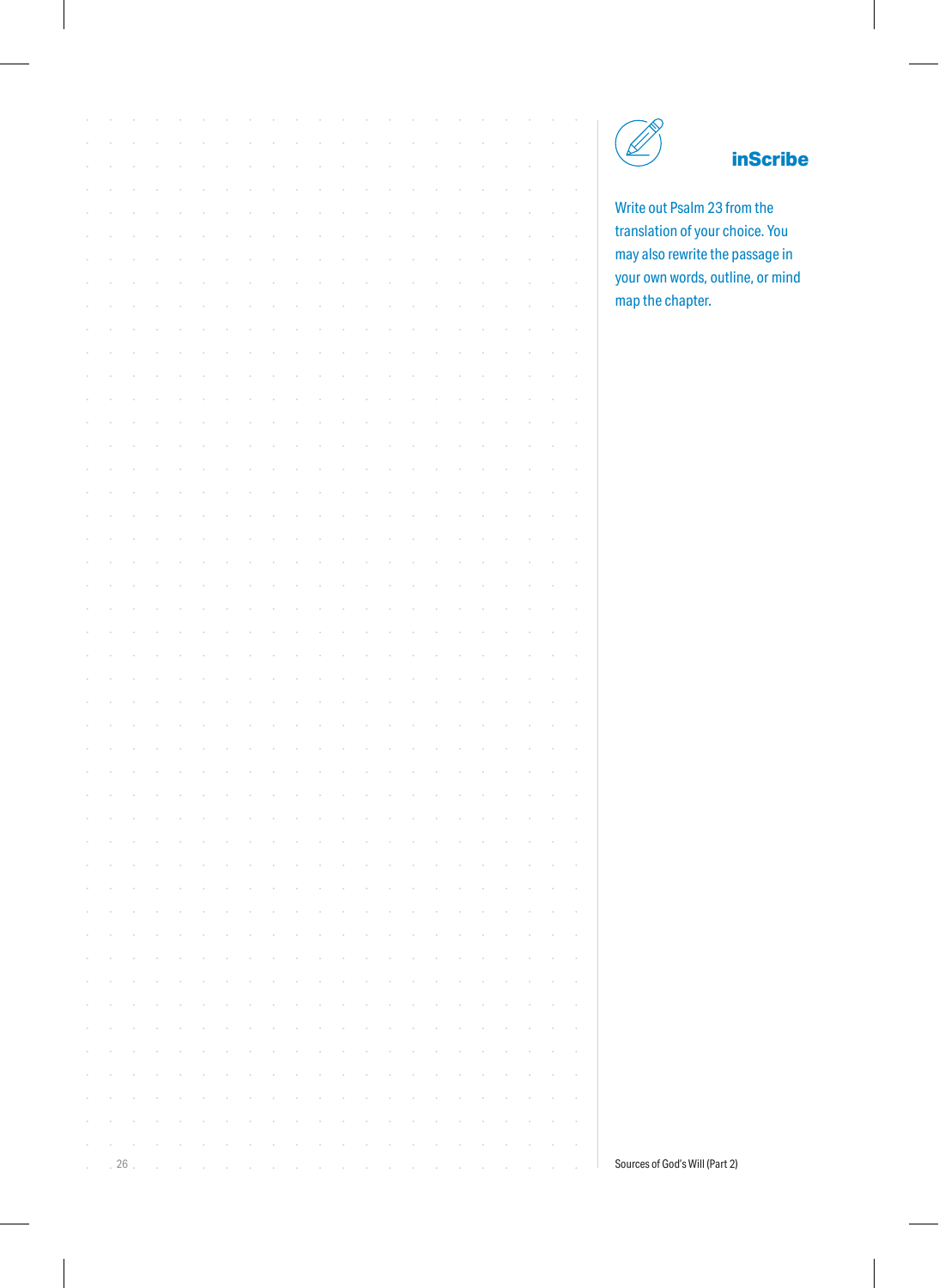| <b>inGest</b>                       |  |  |  |  |  |  |  |  |  |        |  |
|-------------------------------------|--|--|--|--|--|--|--|--|--|--------|--|
|                                     |  |  |  |  |  |  |  |  |  |        |  |
| Go back to your scribed text and    |  |  |  |  |  |  |  |  |  |        |  |
| study the passage.                  |  |  |  |  |  |  |  |  |  |        |  |
|                                     |  |  |  |  |  |  |  |  |  |        |  |
| (Circle) repeated words/            |  |  |  |  |  |  |  |  |  |        |  |
| phrases/ideas                       |  |  |  |  |  |  |  |  |  |        |  |
|                                     |  |  |  |  |  |  |  |  |  |        |  |
| <b>Underline</b> words/phrases that |  |  |  |  |  |  |  |  |  |        |  |
| are important and have meaning      |  |  |  |  |  |  |  |  |  |        |  |
|                                     |  |  |  |  |  |  |  |  |  |        |  |
| to you                              |  |  |  |  |  |  |  |  |  |        |  |
|                                     |  |  |  |  |  |  |  |  |  |        |  |
| Draw Arrows to connect words/       |  |  |  |  |  |  |  |  |  |        |  |
| phrases to other associated or      |  |  |  |  |  |  |  |  |  |        |  |
| related words/phrases               |  |  |  |  |  |  |  |  |  |        |  |
|                                     |  |  |  |  |  |  |  |  |  |        |  |
| What special insights do your       |  |  |  |  |  |  |  |  |  |        |  |
| marks seem overall to point to?     |  |  |  |  |  |  |  |  |  |        |  |
|                                     |  |  |  |  |  |  |  |  |  |        |  |
|                                     |  |  |  |  |  |  |  |  |  |        |  |
| →                                   |  |  |  |  |  |  |  |  |  |        |  |
|                                     |  |  |  |  |  |  |  |  |  |        |  |
| Memorize your favorite verse in     |  |  |  |  |  |  |  |  |  |        |  |
| Psalm 23. Write it out multiple     |  |  |  |  |  |  |  |  |  |        |  |
| times to help memorization.         |  |  |  |  |  |  |  |  |  |        |  |
|                                     |  |  |  |  |  |  |  |  |  |        |  |
| How have you used these three       |  |  |  |  |  |  |  |  |  |        |  |
| methods to discover God's will in   |  |  |  |  |  |  |  |  |  |        |  |
| the past?                           |  |  |  |  |  |  |  |  |  |        |  |
|                                     |  |  |  |  |  |  |  |  |  |        |  |
|                                     |  |  |  |  |  |  |  |  |  |        |  |
|                                     |  |  |  |  |  |  |  |  |  |        |  |
|                                     |  |  |  |  |  |  |  |  |  |        |  |
|                                     |  |  |  |  |  |  |  |  |  |        |  |
|                                     |  |  |  |  |  |  |  |  |  |        |  |
|                                     |  |  |  |  |  |  |  |  |  |        |  |
|                                     |  |  |  |  |  |  |  |  |  |        |  |
|                                     |  |  |  |  |  |  |  |  |  |        |  |
|                                     |  |  |  |  |  |  |  |  |  |        |  |
|                                     |  |  |  |  |  |  |  |  |  |        |  |
| Read more at                        |  |  |  |  |  |  |  |  |  |        |  |
| www.inversebible.org/will3-3        |  |  |  |  |  |  |  |  |  |        |  |
|                                     |  |  |  |  |  |  |  |  |  |        |  |
|                                     |  |  |  |  |  |  |  |  |  |        |  |
| <b>Week Three</b><br>Daniel         |  |  |  |  |  |  |  |  |  | $27$ . |  |
|                                     |  |  |  |  |  |  |  |  |  |        |  |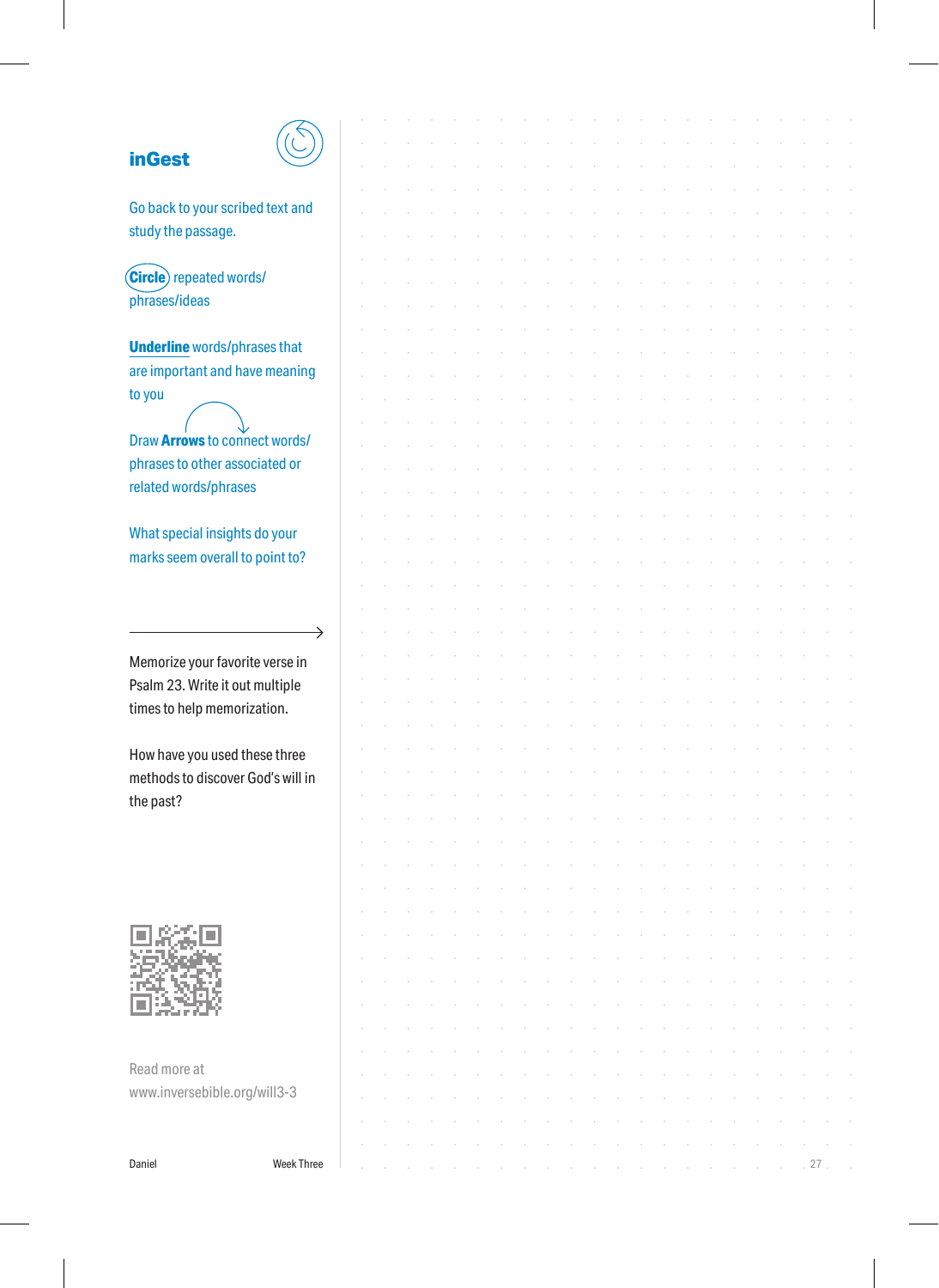### **inTerpret**

After looking at your scribed and annotated text, what special insights do your marks overall seem to point to?

 $\leftarrow$ 

What questions emerge after studying this passage? What parts are difficult?

What other principles and conclusions do you find?



Read more at www.inversebible.org/will3-4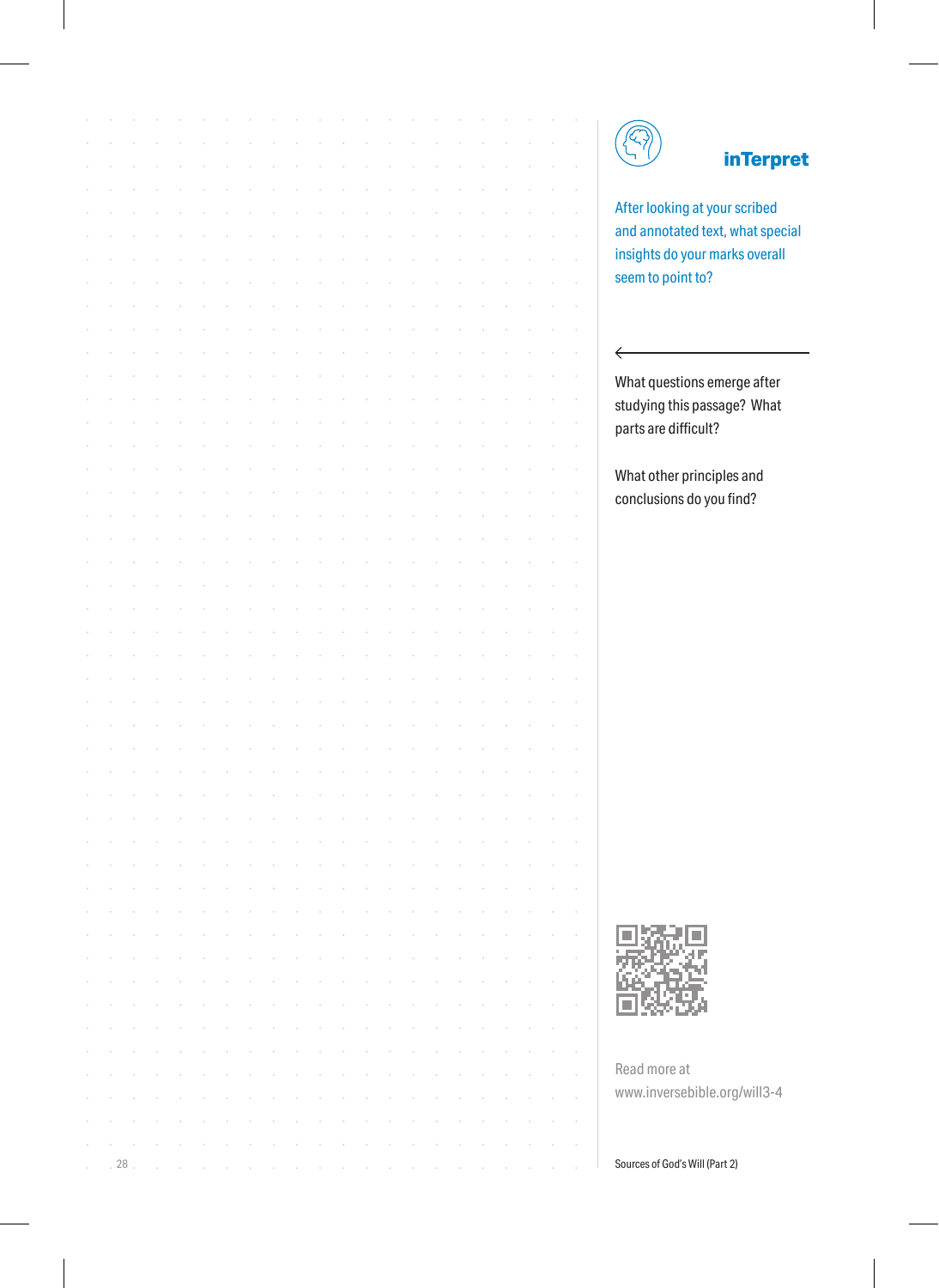## **inSpe**

 $\overline{\phantom{a}}$ 

| <b>inSpect</b>                    |                   |  |  |  |  |  |  |  |  |  |  |    |  |
|-----------------------------------|-------------------|--|--|--|--|--|--|--|--|--|--|----|--|
|                                   |                   |  |  |  |  |  |  |  |  |  |  |    |  |
| What relationship do the          |                   |  |  |  |  |  |  |  |  |  |  |    |  |
| following verses have with        |                   |  |  |  |  |  |  |  |  |  |  |    |  |
| the primary passage?              |                   |  |  |  |  |  |  |  |  |  |  |    |  |
|                                   |                   |  |  |  |  |  |  |  |  |  |  |    |  |
| Luke 14:28-32                     |                   |  |  |  |  |  |  |  |  |  |  |    |  |
| Acts 8:29-39                      |                   |  |  |  |  |  |  |  |  |  |  |    |  |
| 2 Timothy 3:1-5                   |                   |  |  |  |  |  |  |  |  |  |  |    |  |
| Hebrews 1:1-2                     |                   |  |  |  |  |  |  |  |  |  |  |    |  |
|                                   |                   |  |  |  |  |  |  |  |  |  |  |    |  |
|                                   |                   |  |  |  |  |  |  |  |  |  |  |    |  |
|                                   |                   |  |  |  |  |  |  |  |  |  |  |    |  |
|                                   | $\rightarrow$     |  |  |  |  |  |  |  |  |  |  |    |  |
| What other verses point to these  |                   |  |  |  |  |  |  |  |  |  |  |    |  |
| and other sources for God's will? |                   |  |  |  |  |  |  |  |  |  |  |    |  |
|                                   |                   |  |  |  |  |  |  |  |  |  |  |    |  |
|                                   |                   |  |  |  |  |  |  |  |  |  |  |    |  |
|                                   |                   |  |  |  |  |  |  |  |  |  |  |    |  |
|                                   |                   |  |  |  |  |  |  |  |  |  |  |    |  |
|                                   |                   |  |  |  |  |  |  |  |  |  |  |    |  |
|                                   |                   |  |  |  |  |  |  |  |  |  |  |    |  |
|                                   |                   |  |  |  |  |  |  |  |  |  |  |    |  |
|                                   |                   |  |  |  |  |  |  |  |  |  |  |    |  |
|                                   |                   |  |  |  |  |  |  |  |  |  |  |    |  |
|                                   |                   |  |  |  |  |  |  |  |  |  |  |    |  |
|                                   |                   |  |  |  |  |  |  |  |  |  |  |    |  |
|                                   |                   |  |  |  |  |  |  |  |  |  |  |    |  |
|                                   |                   |  |  |  |  |  |  |  |  |  |  |    |  |
|                                   |                   |  |  |  |  |  |  |  |  |  |  |    |  |
|                                   |                   |  |  |  |  |  |  |  |  |  |  |    |  |
|                                   |                   |  |  |  |  |  |  |  |  |  |  |    |  |
|                                   |                   |  |  |  |  |  |  |  |  |  |  |    |  |
|                                   |                   |  |  |  |  |  |  |  |  |  |  |    |  |
|                                   |                   |  |  |  |  |  |  |  |  |  |  |    |  |
|                                   |                   |  |  |  |  |  |  |  |  |  |  |    |  |
|                                   |                   |  |  |  |  |  |  |  |  |  |  |    |  |
|                                   |                   |  |  |  |  |  |  |  |  |  |  |    |  |
|                                   |                   |  |  |  |  |  |  |  |  |  |  |    |  |
|                                   |                   |  |  |  |  |  |  |  |  |  |  |    |  |
|                                   |                   |  |  |  |  |  |  |  |  |  |  |    |  |
|                                   |                   |  |  |  |  |  |  |  |  |  |  |    |  |
| Review your memorized verse       |                   |  |  |  |  |  |  |  |  |  |  |    |  |
| from Psalm 23.                    |                   |  |  |  |  |  |  |  |  |  |  |    |  |
|                                   |                   |  |  |  |  |  |  |  |  |  |  |    |  |
|                                   |                   |  |  |  |  |  |  |  |  |  |  |    |  |
| Daniel                            | <b>Week Three</b> |  |  |  |  |  |  |  |  |  |  | 29 |  |

 $\overline{\phantom{a}}$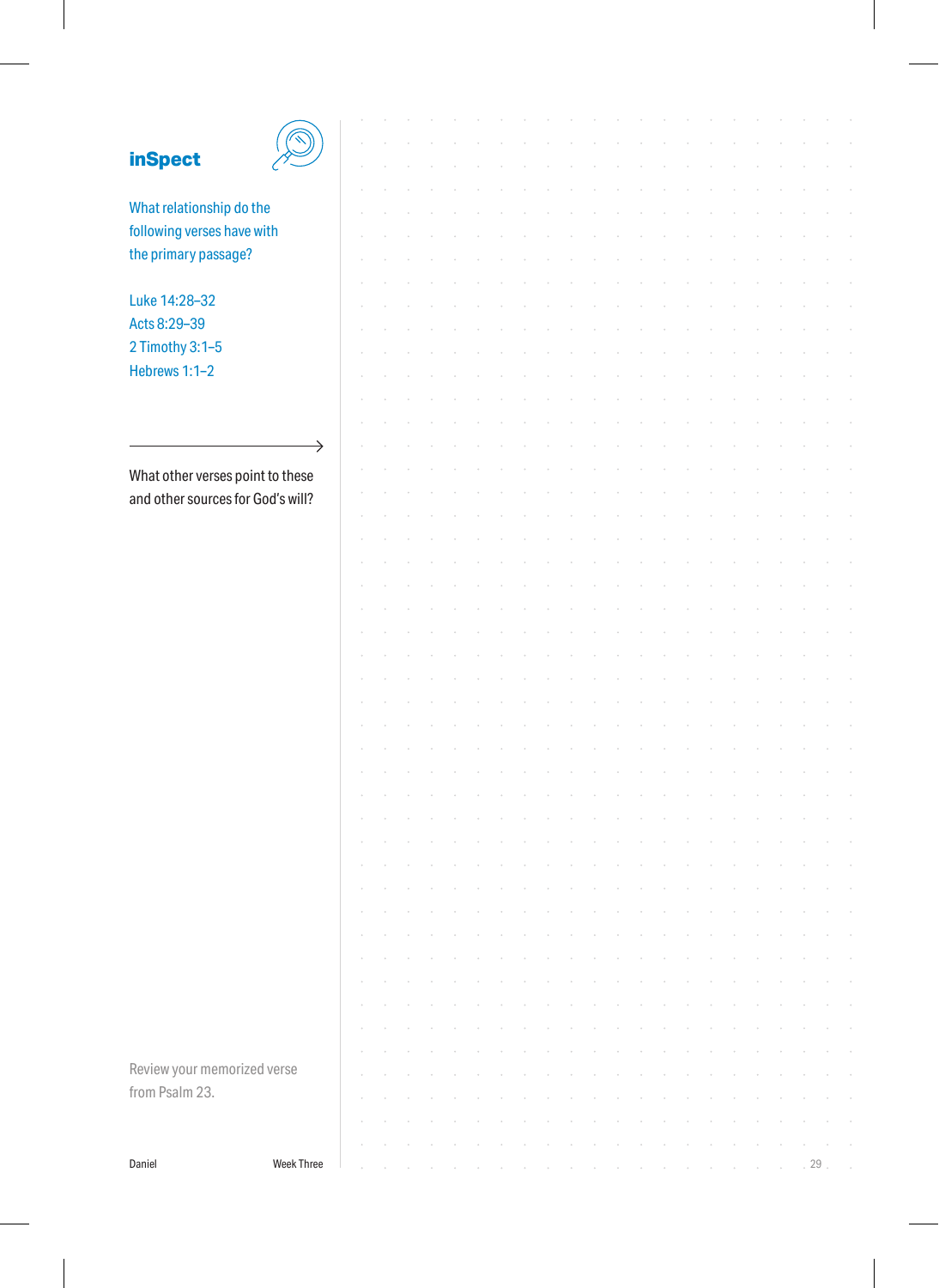$\leftarrow$ 

#### **inVite**

Where do you see Jesus in Psalm 23?

Is Jesus Lord in your life decisions?

What is He saying to you through this lesson?

How do you see Jesus differently or see Him again?

Prayer: How do you respond to seeing Jesus in this way?



Read more at www.inversebible.org/will3-6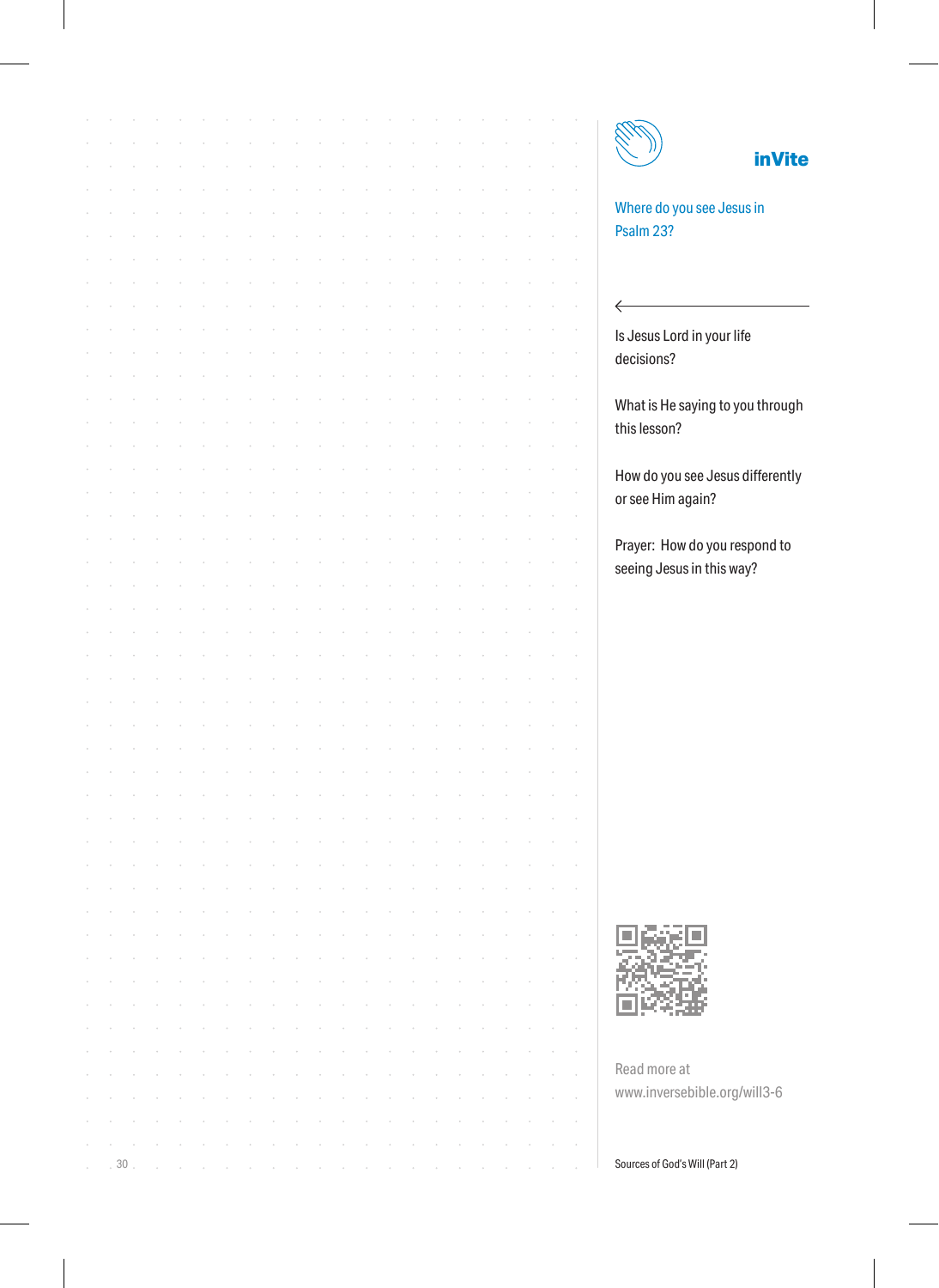| $\frac{1}{2}$<br>ŋ, |  |
|---------------------|--|

Review the memory verse.  $H<sub>0</sub>$ life

| How does it apply to your      |                   |  |  |  |  |  |  |  |  |  |    |  |
|--------------------------------|-------------------|--|--|--|--|--|--|--|--|--|----|--|
| life this week?                |                   |  |  |  |  |  |  |  |  |  |    |  |
|                                |                   |  |  |  |  |  |  |  |  |  |    |  |
|                                |                   |  |  |  |  |  |  |  |  |  |    |  |
|                                | →                 |  |  |  |  |  |  |  |  |  |    |  |
| After this week's study        |                   |  |  |  |  |  |  |  |  |  |    |  |
| of the chapter, what are       |                   |  |  |  |  |  |  |  |  |  |    |  |
| personal applications you      |                   |  |  |  |  |  |  |  |  |  |    |  |
| are convicted of in your life? |                   |  |  |  |  |  |  |  |  |  |    |  |
|                                |                   |  |  |  |  |  |  |  |  |  |    |  |
| What are practical             |                   |  |  |  |  |  |  |  |  |  |    |  |
| applications you must          |                   |  |  |  |  |  |  |  |  |  |    |  |
| make?                          |                   |  |  |  |  |  |  |  |  |  |    |  |
|                                |                   |  |  |  |  |  |  |  |  |  |    |  |
|                                |                   |  |  |  |  |  |  |  |  |  |    |  |
|                                |                   |  |  |  |  |  |  |  |  |  |    |  |
|                                |                   |  |  |  |  |  |  |  |  |  |    |  |
|                                |                   |  |  |  |  |  |  |  |  |  |    |  |
|                                |                   |  |  |  |  |  |  |  |  |  |    |  |
|                                |                   |  |  |  |  |  |  |  |  |  |    |  |
|                                |                   |  |  |  |  |  |  |  |  |  |    |  |
|                                |                   |  |  |  |  |  |  |  |  |  |    |  |
|                                |                   |  |  |  |  |  |  |  |  |  |    |  |
|                                |                   |  |  |  |  |  |  |  |  |  |    |  |
|                                |                   |  |  |  |  |  |  |  |  |  |    |  |
|                                |                   |  |  |  |  |  |  |  |  |  |    |  |
|                                |                   |  |  |  |  |  |  |  |  |  |    |  |
|                                |                   |  |  |  |  |  |  |  |  |  |    |  |
|                                |                   |  |  |  |  |  |  |  |  |  |    |  |
|                                |                   |  |  |  |  |  |  |  |  |  |    |  |
|                                |                   |  |  |  |  |  |  |  |  |  |    |  |
|                                |                   |  |  |  |  |  |  |  |  |  |    |  |
|                                |                   |  |  |  |  |  |  |  |  |  |    |  |
|                                |                   |  |  |  |  |  |  |  |  |  |    |  |
| Read more inSight from the     |                   |  |  |  |  |  |  |  |  |  |    |  |
|                                |                   |  |  |  |  |  |  |  |  |  |    |  |
| Spirit of Prophecy at          |                   |  |  |  |  |  |  |  |  |  |    |  |
| www.inversebible.org/will3-7   |                   |  |  |  |  |  |  |  |  |  |    |  |
|                                |                   |  |  |  |  |  |  |  |  |  |    |  |
|                                |                   |  |  |  |  |  |  |  |  |  |    |  |
| Daniel                         | <b>Week Three</b> |  |  |  |  |  |  |  |  |  | 31 |  |